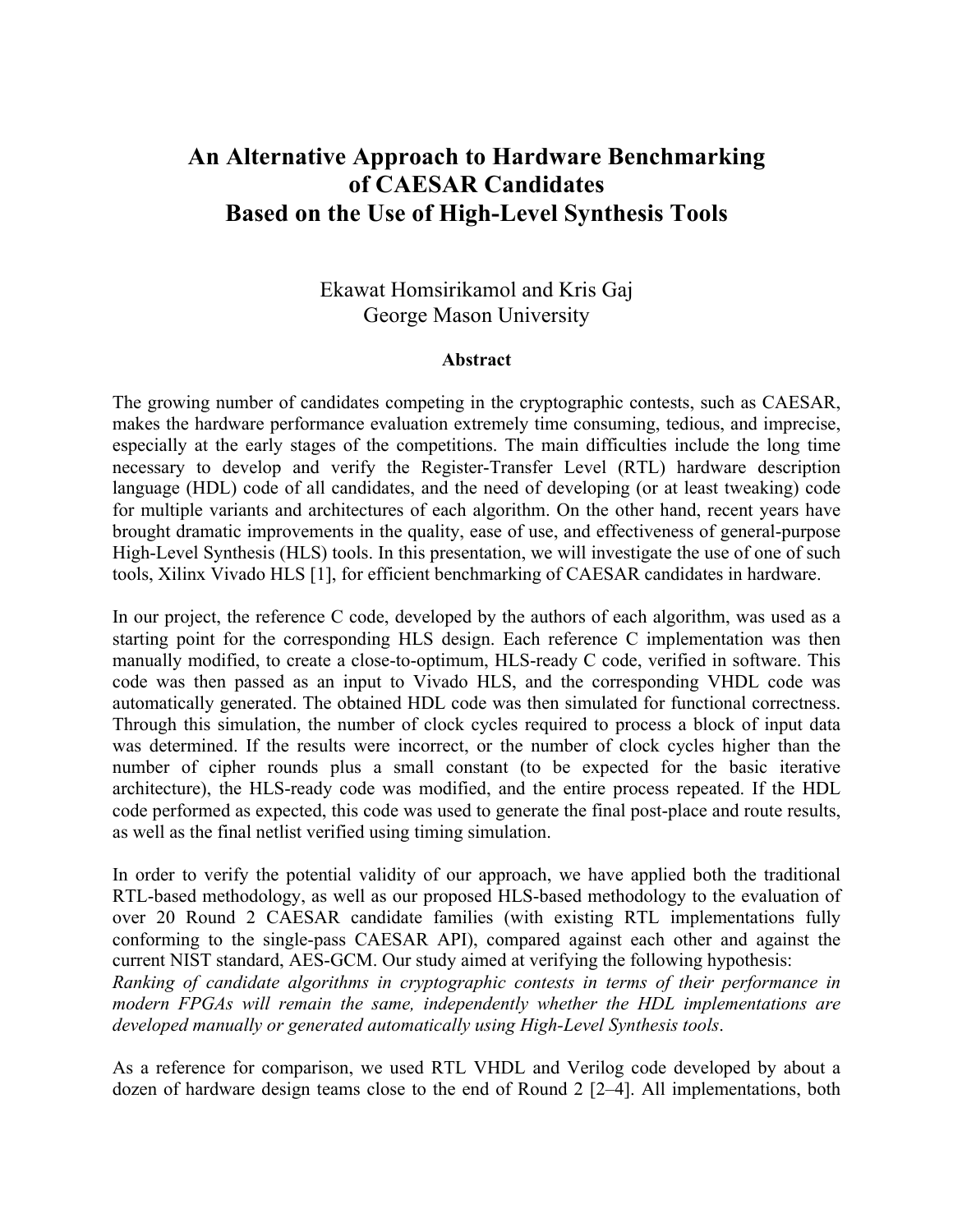RTL and HLS-based, used the same standard Application Programming Interface (API) approved by the CAESAR Committee [5]. The entire RTL code, both that developed manually and that produced by HLS, was post-processed using the same FPGA tools and the same optimization strategies based on the use of ATHENA [6–7] or Xilinx Vivado [8].

Our study has demonstrated a very good correlation between RTL and HLS rankings according to three major performance metrics: throughput, area, and the throughput to area ratio. At the same time, a documented speed-up by a factor of at least 3 to10 in terms of the development time has been observed. The main sources of this speed-up were the simpler implementation and verification. In the HLS-based design approach, the designer could focus on the functionality of the design (datapath), while the control logic was inferred automatically. Additionally, the testbench development (now in C++ rather than VHDL) and the code verification were also much easier to conduct.

In order for the HLS-based design approach to be an effective replacement for the manual RTLbased design approach, there are several obstacles that need to be still overcome. These obstacles include for example an inconsistent operation of Xilinx FPGA tools, generating large swings in the relative ratio of the RTL to HLS results, depending just on the selected FPGA family, without any changes in the input HDL code. Additionally, the preparation of the HLS-ready C code may need to be simplified, either by following a well-defined and documented sequence of manual optimizations or by an automatic preprocessing of the generic C code, developed without the high-level synthesis in mind.

It should be also stressed that Vivado HLS does not target Application Specific Integrated Circuits (ASICs), and its use with non-Xilinx devices (either FPGAs or ASICs) is considered a breach of the license agreement. This issue could be possibly mitigated in future work through the use of the most-advanced academic HLS tools, such as Bambu, DWARV, and LegUp [9].

In any future cryptographic competitions, the proposed approach could be applied at even earlier stages of the contests, e.g., during the design phase of the candidate algorithms, when multiple variants, with different security vs. efficiency trade-offs, are considered, or in Round 1, where the large number of candidates makes RTL implementations prohibitively expensive in terms of time and effort.

## **References**

- [1] Xilinx, Vivado High-Level Synthesis, available at http://www.xilinx.com/products/design-tools/vivado/integration/esl-design.html
- [2] VHDL/Verilog Code of CAESAR Candidates: Summary I, available at https://cryptography.gmu.edu/athena/CAESAR\_HW\_Summary\_1.html
- [3] VHDL/Verilog Code of CAESAR Candidates: Summary II, available at https://cryptography.gmu.edu/athena/CAESAR\_HW\_Summary\_2.html
- [4] "GMU Source Code of Round 2 CAESAR Candidates, AES-GCM, AES, AES-HLS, and Keccak Permutation F available at https://cryptography.gmu.edu/athena/index.php?id=CAESAR